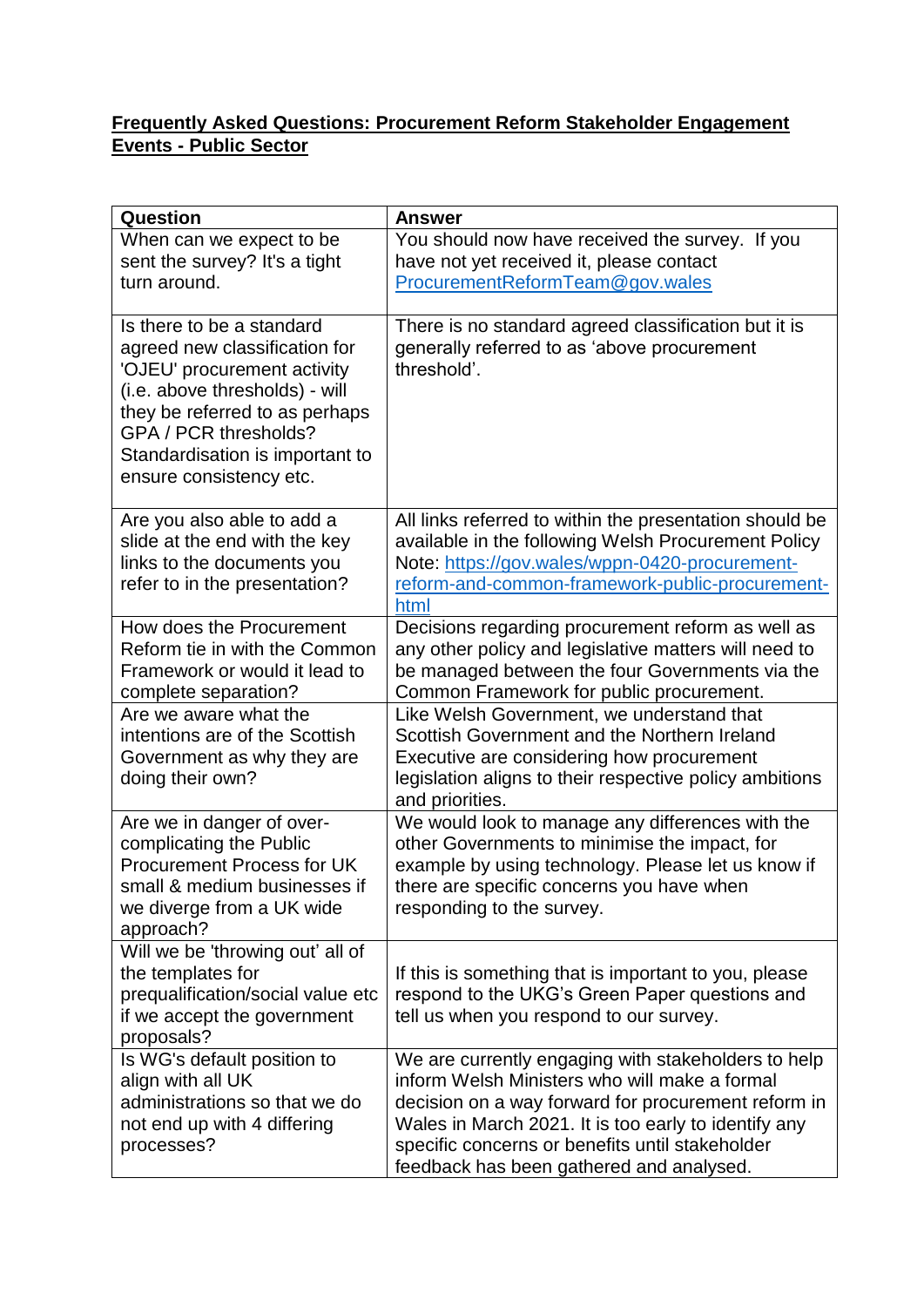| Is there a way to coordinate a<br>response via somewhere like<br>WLGA?                                                                                                                      | You are welcome to submit a survey response<br>individually or as a collective. You could engage<br>within your specific sectors, to see if you can agree<br>a lead to co-ordinate a response.                                                                                                 |
|---------------------------------------------------------------------------------------------------------------------------------------------------------------------------------------------|------------------------------------------------------------------------------------------------------------------------------------------------------------------------------------------------------------------------------------------------------------------------------------------------|
| Will you be sharing the<br>feedback and views you<br>receive in respect of the<br>regulations on your website?                                                                              | Under UK GDPR the Welsh Government will not be<br>sharing the feedback we receive. However, the<br>Welsh Ministers will make a formal decision on a<br>way forward for procurement reform in Wales in<br>March 2021 once stakeholder feedback has been<br>gathered and analysed.               |
| Will WG be providing funding<br>to support the implementation<br>of new legislation?                                                                                                        | Guidance and training will be made available on the<br>implementation of any new legislation.                                                                                                                                                                                                  |
| Struggling to see what the<br>difference is between current<br>DPS process and the new<br>proposed DPS+, are you able<br>to clarify what the differences<br>are between the two?            | A DPS is currently only available for commonly used<br>goods and services that are generally available on<br>the market. The key difference of the UK<br>Government's proposal regarding DPS+ is that it<br>could be used for all types of procurement, not just<br>common goods and services. |
| Will WG join the central<br>database of supplier<br>registration for the UK or have<br>a separate one for Wales?<br>How will this then feed into e-<br>procurement vision going<br>forward? | This will depend on the formal decision made by<br>Welsh Ministers in March 2021 on a way forward for<br>procurement reform in Wales.                                                                                                                                                          |
| Is there any intention to reform<br>the SQuID as part of the<br>reform proposals?                                                                                                           | If this is something that is important to you, please<br>respond to the UKG's Green Paper questions and<br>tell us when you respond to our survey.                                                                                                                                             |
| Will there be further sessions<br>for specific procurement<br>organisations e.g. NWSSP,<br><b>NPS</b> etc                                                                                   | All published events have now been held. However<br>a live recording of the presentation, along with a<br>copy of the slides are available on the Sell2Wales<br>site Sell2Wales.                                                                                                               |

## **Frequently Asked Questions: Procurement Reform Stakeholder Engagement Events - Private Sector**

| <b>Question</b>                                                                                                                                                | <b>Answer</b>                                                                                                                                                                                                                                 |
|----------------------------------------------------------------------------------------------------------------------------------------------------------------|-----------------------------------------------------------------------------------------------------------------------------------------------------------------------------------------------------------------------------------------------|
| If the Welsh Government<br>ends up doing something<br>different to the UKG (or<br>other administrations), how<br>will that impact upon<br>businesses in Wales? | We would look to manage any differences with the other<br>Governments to minimise the impact, for example by<br>using technology. However, we accept that differences in<br>legislation across the UK could adversely impact on<br>suppliers. |
| Will the DPS be open to                                                                                                                                        | If the tender opportunity is above the procurement                                                                                                                                                                                            |
| suppliers across the world?                                                                                                                                    | threshold then a DPS (if included in future legislation as a                                                                                                                                                                                  |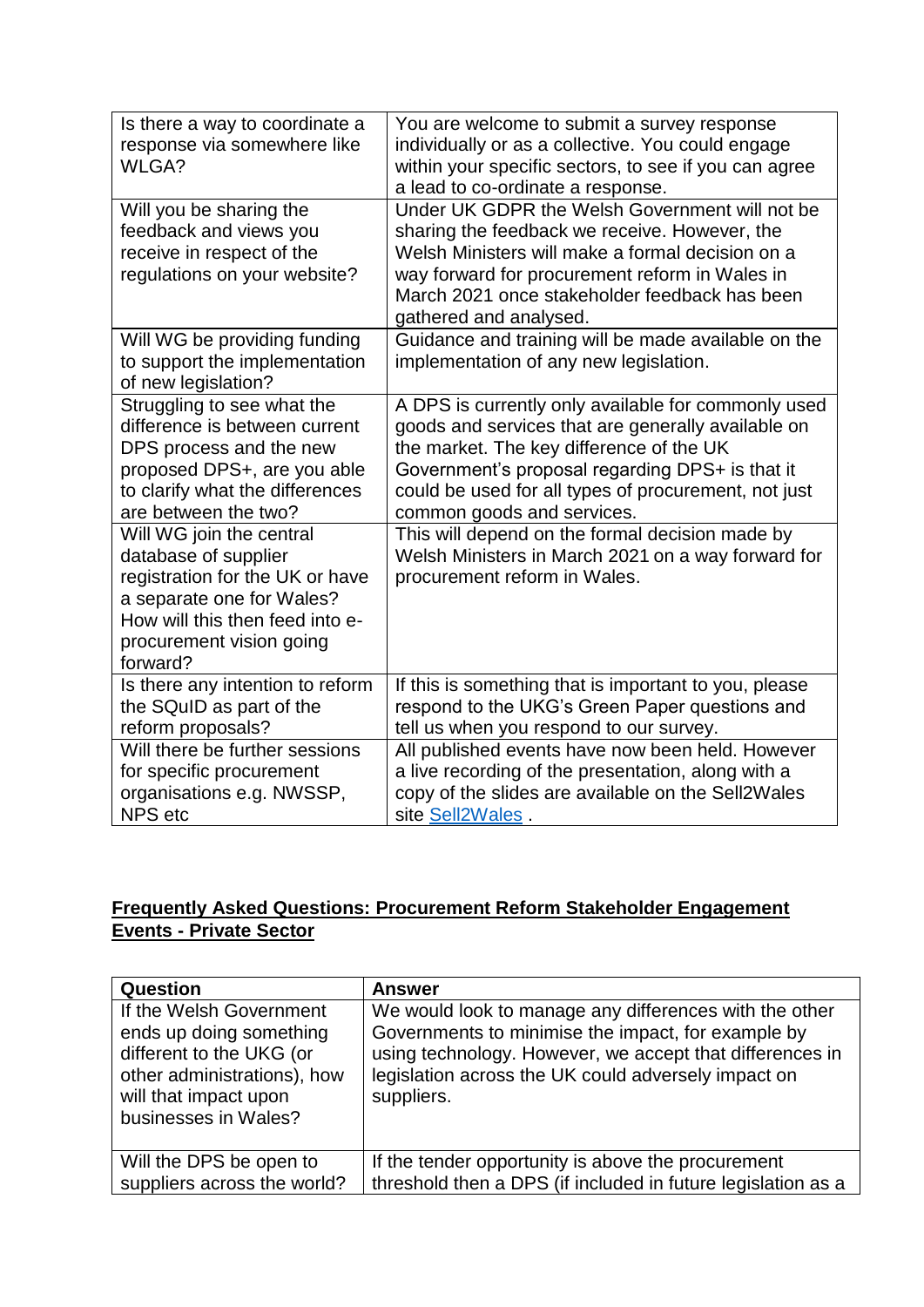| <b>Welsh manufacturers</b><br>should be actively<br>encourage through a price<br>advantage at tender stage,<br>to help the economy and<br>sustainability.                                   | commercial tool) would be open to suppliers in countries<br>who are members of the Government Procurement<br>Agreement (GPA) and with whom the UK has a Free<br>Trade Agreement.                                                                                                                                                                                                                                                                                                                                                                                                                                                                                                                                                                   |
|---------------------------------------------------------------------------------------------------------------------------------------------------------------------------------------------|----------------------------------------------------------------------------------------------------------------------------------------------------------------------------------------------------------------------------------------------------------------------------------------------------------------------------------------------------------------------------------------------------------------------------------------------------------------------------------------------------------------------------------------------------------------------------------------------------------------------------------------------------------------------------------------------------------------------------------------------------|
| Can you elaborate on the<br>definition of social value in<br>the WPPS please - I'm<br>involved with food suppliers,<br>will this extend to<br>provenance, traceability etc.                 | Social Value' is a broad term used to describe the social,<br>environmental and economic impacts of actions taken by<br>communities, organisations, governments and individuals<br>(as defined in Social Value for Commercial Success<br>eLearning, Government Commercial College, 2020).                                                                                                                                                                                                                                                                                                                                                                                                                                                          |
| We are currently reviewing<br>utilising the TOM's Themes<br>Outcomes & measures for<br>the Social Value Portal<br>going forward - will this<br>replace the Future<br><b>Generation Act?</b> | No, they are different things:<br>The Wellbeing of Future Generations (Wales) Act<br>sets out legal obligations on public bodies in Wales<br>to maximise their contribution to each of the<br>wellbeing goals detailed in the Act.<br>The Welsh TOMS are a series of quantifiable<br>$\bullet$<br>measures that can map wider social value arising<br>from a financial commitment (e.g. Procurement<br>through contracts or frameworks and/or through<br>public funding via grant funding etc.). The Welsh<br>TOMs are fully aligned with the Well Being of<br>Future Generations goals and provide a suite of<br>national indicators and measures. They will provide<br>a quantifiable measurement of outcomes mapped<br>to the Well-being Goals. |
| How will the Senedd<br>election in May effect the<br>decision on procurement<br>reform in Wales?                                                                                            | Welsh Ministers will make a formal decision in early<br>March on the way forward for procurement reform in<br>Wales. Hence this decision will not be affected by the<br>Senedd election.                                                                                                                                                                                                                                                                                                                                                                                                                                                                                                                                                           |
| Will there be an opportunity<br>for suppliers to save their<br>qualification questionnaires<br>in one place?                                                                                | We would look to manage any differences with the other<br>Governments to minimise the impact, for example by<br>using technology; such as Sell2Wales and Find the<br>Tender Service (FTS). If this is something that is<br>important to you, please respond to the UKG's Green<br>Paper questions and tell us when you respond to our<br>survey.                                                                                                                                                                                                                                                                                                                                                                                                   |
| Does the Welsh<br>Government intend to<br>respond to the UK<br>government's green paper?                                                                                                    | No but we encourage you to respond to the UKG's Green<br>Paper proposals directly. Please copy your response to<br>ProcurementReformTeam@gov.wales_if you respond to<br>UKG.<br>We will use this information to help inform the way<br>forward for procurement reform in Wales.                                                                                                                                                                                                                                                                                                                                                                                                                                                                    |
| Are there timescales within<br>which Ministers plan to                                                                                                                                      | If Welsh Ministers introduce Welsh legislation, it is likely<br>that implementation would take place after 2024.                                                                                                                                                                                                                                                                                                                                                                                                                                                                                                                                                                                                                                   |